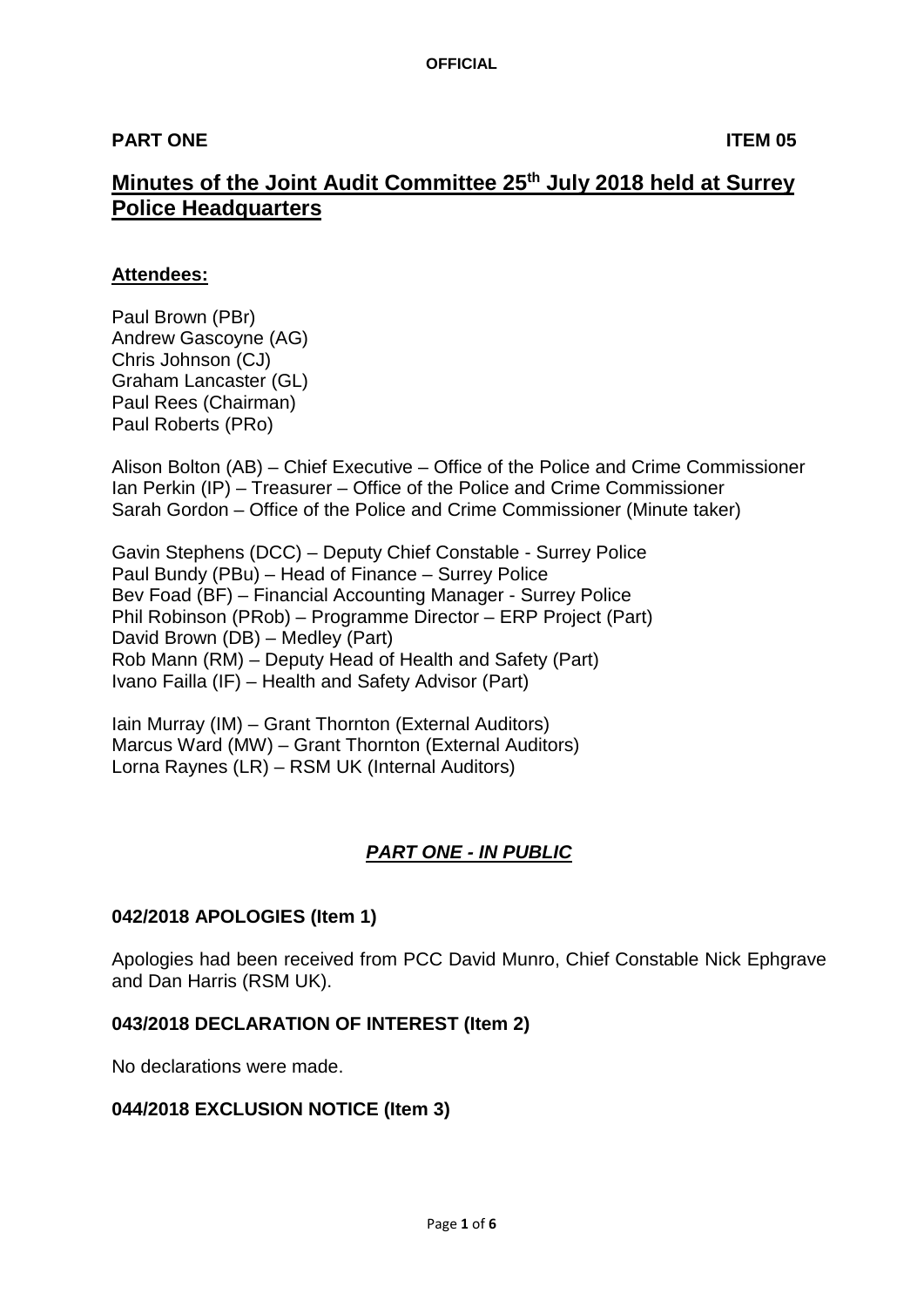#### **OFFICIAL**

*Under Section 100(A) of the Local Government Act 1972, the public be excluded from the meeting for the following items of business on the grounds that they involve the likely disclosure of exempt information under paragraph 7 of Part 1 of Schedule 12A of the Act.*

# *PART TWO – IN PRIVATE*

#### **045/2018 ERP (Item 4)**

Phil Robinson (PRob) and David Brown (DB) were in attendance to provide an update to Members on the ERP project. PRob had been appointed as the Programme Director for the ERP project and had been in post for five weeks. He gave an overview of his background and explained that he had been involved in ERP projects for over 20 years. He was currently looking at the overall governance of the project and better ways of working.

He provided some information on how the project was progressing and work that was being undertaken. The Committee raised a number of questions, all of which were answered by PRob and DB.

The Chairman thanked PRob and DB for attending the meeting and said that they would be called to attend a future Committee meeting to provide a further update as the project progressed.

Phil Robinson and David Brown left the meeting.

#### **046/2018 HEALTH AND SAFETY (Item 8/9)**

Rob Mann (RM), Deputy Head of Health and Safety was in attendance to present the report. Paul Brown (PBr) asked if he could have sight of Surrey Police's incident reporting procedure and that at some stage during the annual audit cycle the Committee be presented with an update on how the Force was performing against this. RM agreed to these actions.

PBr asked what corrective actions were in place when incidents were reported. RM explained that mandatory regulations were in place for dealing with health and safety incidents. The investigations were commensurate to the incident that had occurred. A report would never be closed until all necessary and appropriate remedial action had taken place. Regional and national procedures and meetings were in place to recognise trends. The procedures in place were robust and there were two assistants based within the Force's Health and Safety team who carried out checks.

The DCC said that the Health and Safety teams provided expert advice for thematic issues that may arise. Toolkits were constructed and provided to aide officers in their duties as appropriate.

Chris Johnson (CJ) asked whether all buildings had asbestos registers. RM said that this aspect was owned by the Estates Team but that Matthew Green, Head of Health and Safety, was undertaking a review of asbestos. It was a key focus for the Estates and Facilities team and was a work in progress – the issues were being addressed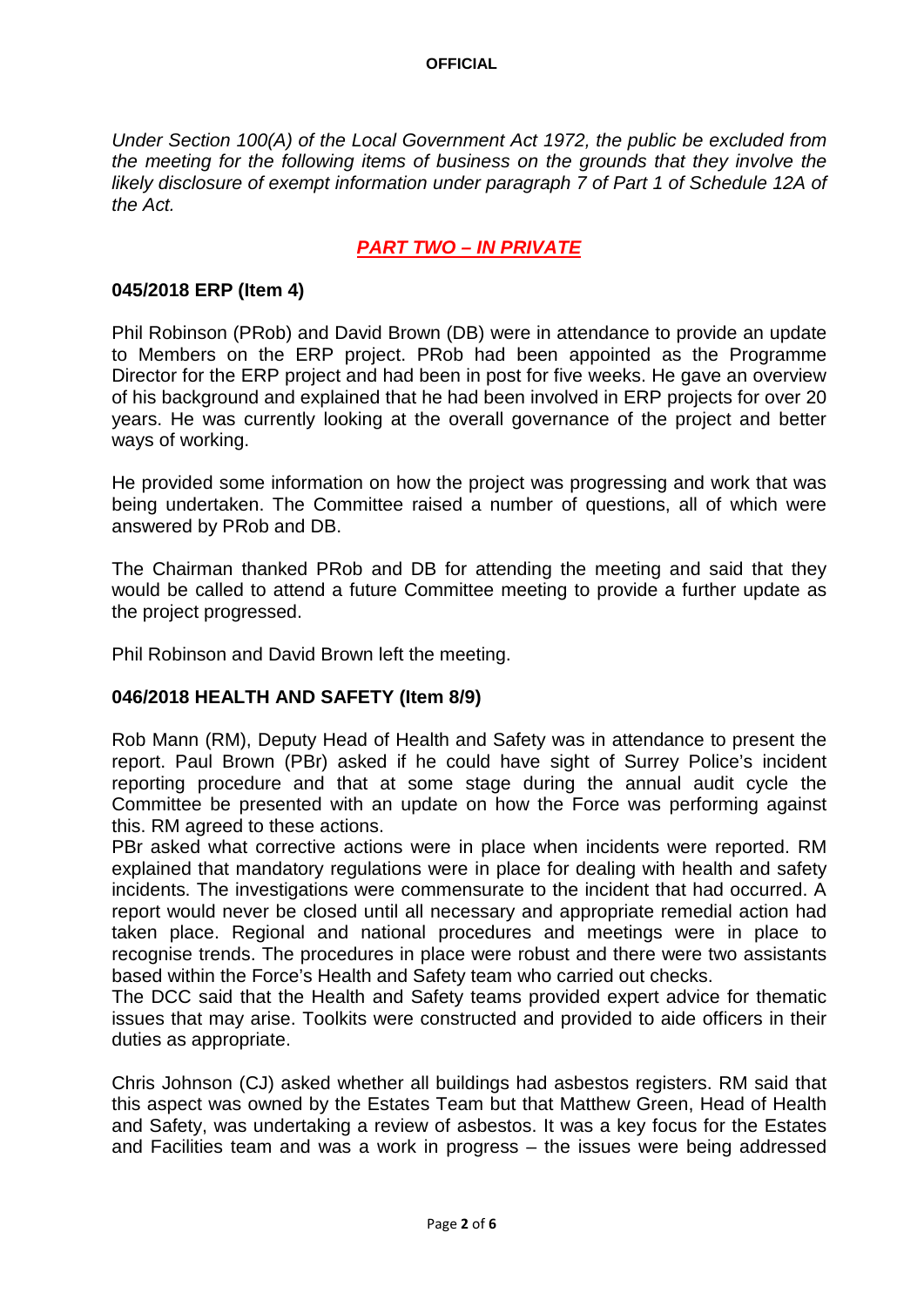robustly and aggressively. Health and Safety was supporting Estates who owned the asbestos risk.

CJ asked whether there were any issues relating to health and safety training. RM said that Learning and Development managed all training but that all relevant officers and staff were appropriately trained. Audit would look at compliance.

CJ asked whether there were any legionella issues within Force. RM said that issues had been addressed. There was robust contract management in place and testing and re-testing was taking place on a regular basis. A strategy was in place relating to testing.

Rob Mann and Ivano Failla left the meeting.

## **047/2018 ESTATES STRATEGY (Item 5)**

It was noted that the Chairman and Chris Johnson attended the Force's Building the Future Board meeting on 23rd July and they had been made aware of the progress of the bid for a new headquarters site.

The DCC gave a further more detailed update on progress of the project.

Chris Johnson asked whether the Force was looking at options involving joint development with other parties. The DCC explained that all options were being explored.

## **048/2018 OPCC RISKS (Item 6)**

Alison Bolton (AB) presented the report and its content was noted by the Committee.

## **049/2018 FORCE RISKS – HIGH LEVEL AND SHARED RISK (Item 7)**

The DCC presented the report and its content was noted by the Committee.

## *PART ONE – IN PUBLIC*

## **050/2018 MINUTES OF THE MEETING HELD 25TH APRIL 2018 (Item 10)**

The minutes were accepted as a true and accurate record.

## **051/2018 MATTERS ARISING FROM 25TH APRIL 2018 (Item 11)**

039/2018 - the DCC was managing the issues regarding mandatory training through the Force Performance Board. Under the ERP systems records would be better managed.

## **052/2018 ANNUAL GOVERNANCE STATEMENTS AND FINANCIAL STATEMENTS 2017/18 (Item 12)**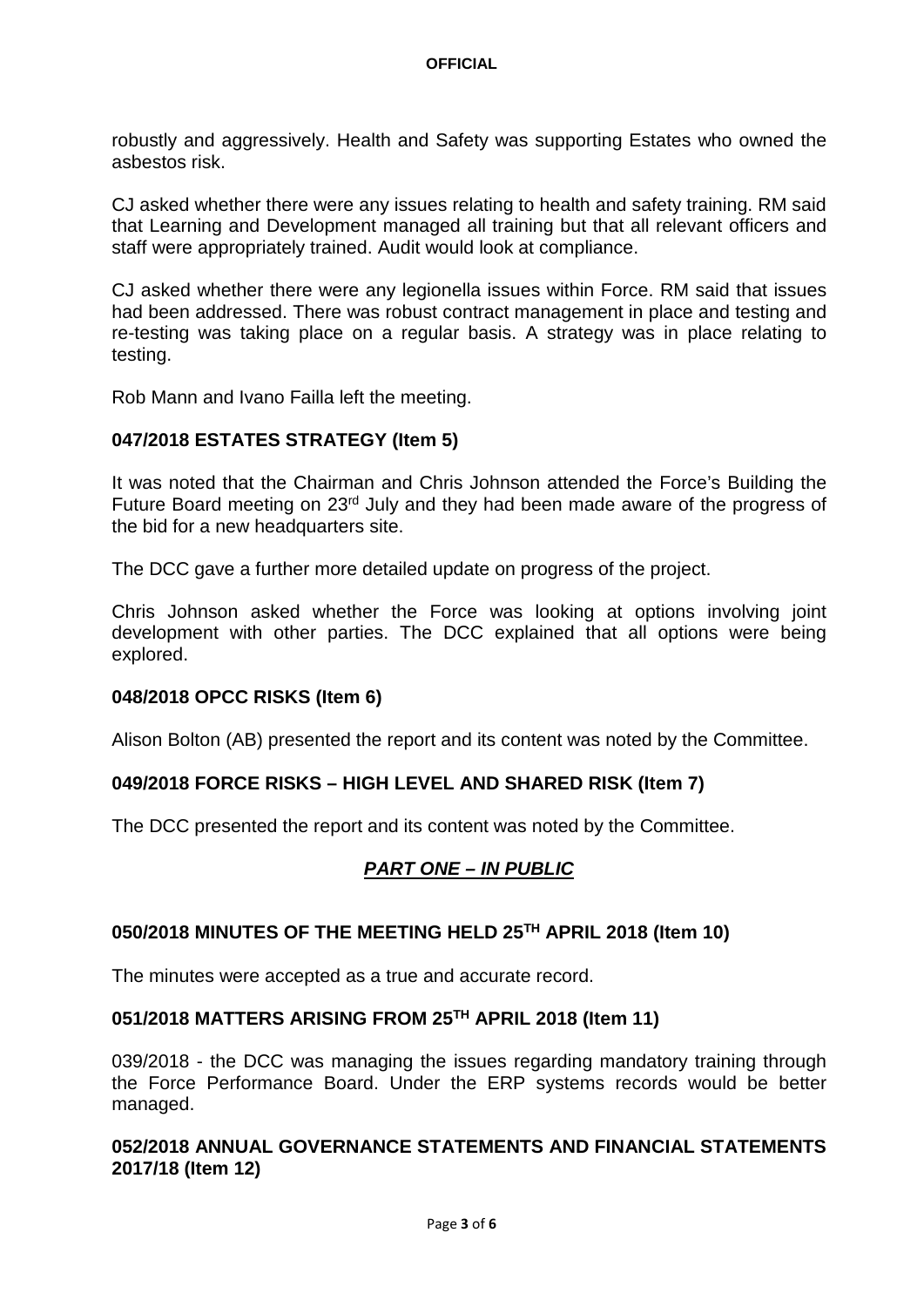Bev Foad (BF) said that there had been a few minor amendments made to the draft final accounts but there had been no change to the headline number.

The Committee made two amendments:

Page  $23 - 4.3$  – change wording to say 'The Committee will 'monitor continuous improvement'

Page 27 – 3 – Change wording as May 2018 had passed.

Page 23 – 5.1 – Internal Audit opinion. The Chairman questioned how there could be little or poor progress made but still an overall positive opinion given. He asked whether this was a fair representation of what was happening. Paul Bundy (PBu) said that there was good intention to progress recommendations but that operational bias came into play some of the time. Lorna Raynes (LR) said that the wording of that section could be tweaked. The DCC was not concerned about the wording and said that it was important that the report was factually accurate. The Chairman said that it was important that dates were sensible and achievable when agreeing the recommendations.

The Committee Members gave their recommendation that the PCC and Chief Constable sign off their respective Annual Statement of Accounts 2017/18 and Annual Governance Statement subject to the above mentioned amendments being made.

# **053/2018 EXTERNAL AUDIT FINDINGS REPORT 2017/18 (Item 13)**

Iain Murray (IM) reported that Grant Thornton was close to being ready to issue unqualified opinions on the accounts. They would be signed off by the PCC and Chief Constable next week.

The Chairman questioned the adjustment of £10.2m. IM said that this was an intergroup transfer that had no material impact on the accounts.

## **054/2018 ANNUAL INTERNAL AUDIT PROGRESS REPORT FOR 2018/19 (Item 14)**

Lorna Raynes (LR) presented the report. She said the auditors had provided a positive opinion for both the PCC and Chief Constable.

Chris Johnson (CJ) questioned that the report stated that strong levels of control had been identified but also that some were not working. He asked for an explanation for this conflicting information. LR explained that the controls were strong but that there was some compliance issues.

## **055/2018 INTERNAL AUDIT PROGRESS REPORT FOR 2018/19 (Item 15)**

The report was noted.

*PART TWO - IN PRIVATE*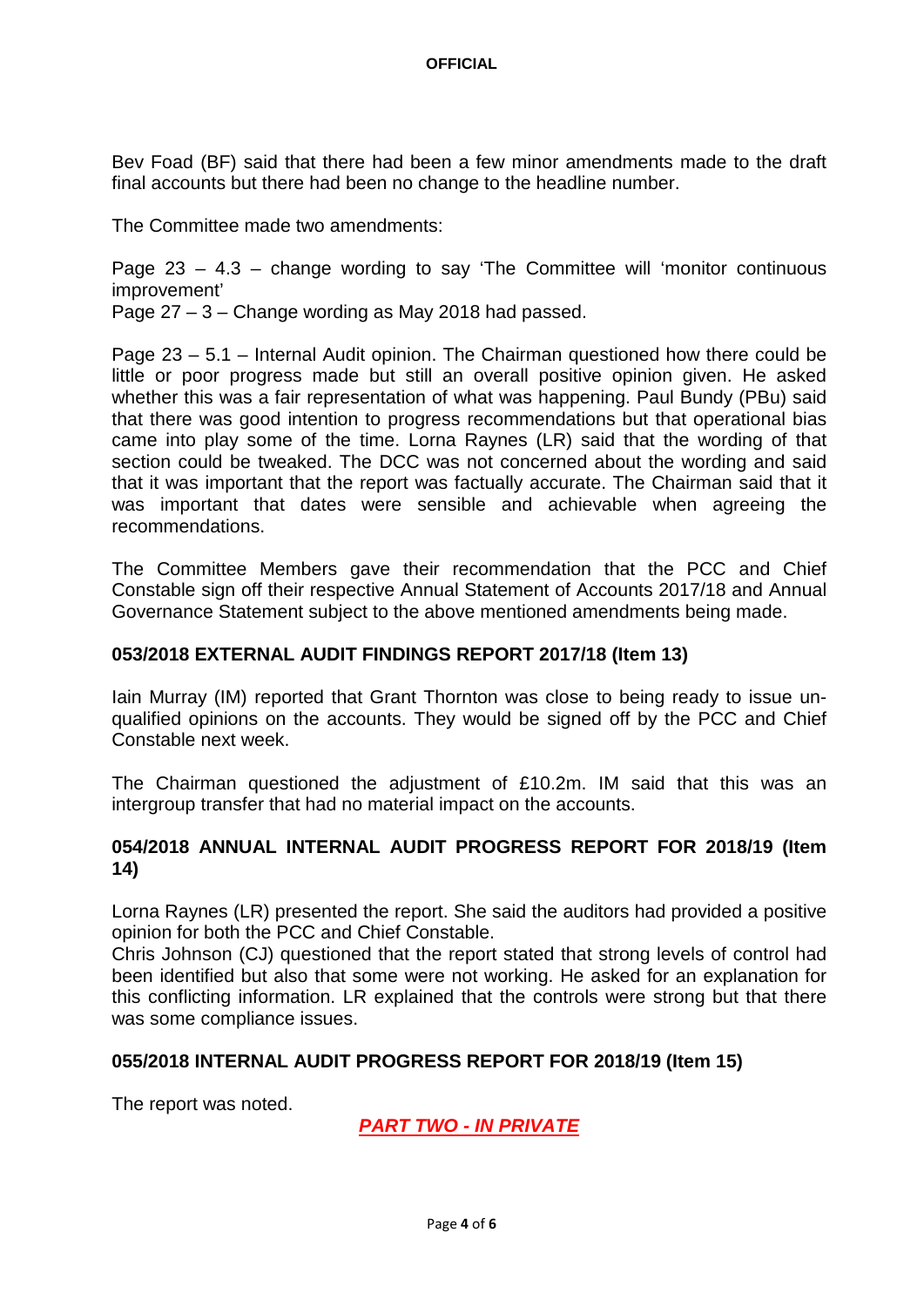#### **OFFICIAL**

## **056/2018 ANY OTHER MATTERS TO BE RAISED WITH THE INTERNAL AUDITOR (Item 21)**

The Committee had received a number of finalised audit reports of which all content was noted.

# *PART ONE – IN PUBLIC*

#### **057/2018 AUDIT COMMITTEE SELF ASSESSMENT (Item 16)**

The Chairman said the he had a recently met the PCC and was due to meet the Chief Constable in August. He would report back to the Committee after that meeting and a skills assessment would also need to be completed.

#### **058/2018 ANNUAL TREASURY MANAGEMENT INTERNAL AUDIT REPORT (Item 17)**

The report was noted.

#### **059/2018 SCC TREASURY MANAGEMENT INTERNAL AUDIT REPORT (Item 18)**

The report was noted.

## **060/2018 REVIEW OF GIFTS AND HOSPITALITY REGISTER AND DISCLOSABLE INTERESTS (Item 19)**

It was noted this report was now brought to the Committee annually rather than biannually as stated. Future reports would be amended to reflect this. It was agreed that a link to the OPCC gifts and hospitality register would be sent to the Committee members.

Chris Johnson (CJ) asked whether there was any restrictions on staff using contractors that were used by the Force. The DCC was not aware of any restrictions in place. Paul Bundy (PBu) said that he would look into this. He explained that members of the Procurement team had declared an interest previously but that this did not automatically extend to all staff.

## **061/2018 EXCLUSION NOTICE (Item 20)**

*Under Section 100(A) of the Local Government Act 1972, the public be excluded from the meeting for the following items of business on the grounds that they involve the likely disclosure of exempt information under paragraph 7 of Part 1 of Schedule 12A of the Act.*

## *PART TWO – IN PRIVATE*

## **062/2018 AUDIT AND INSPECTION RECOMMENDATIONS (Item 22 and 22a)**